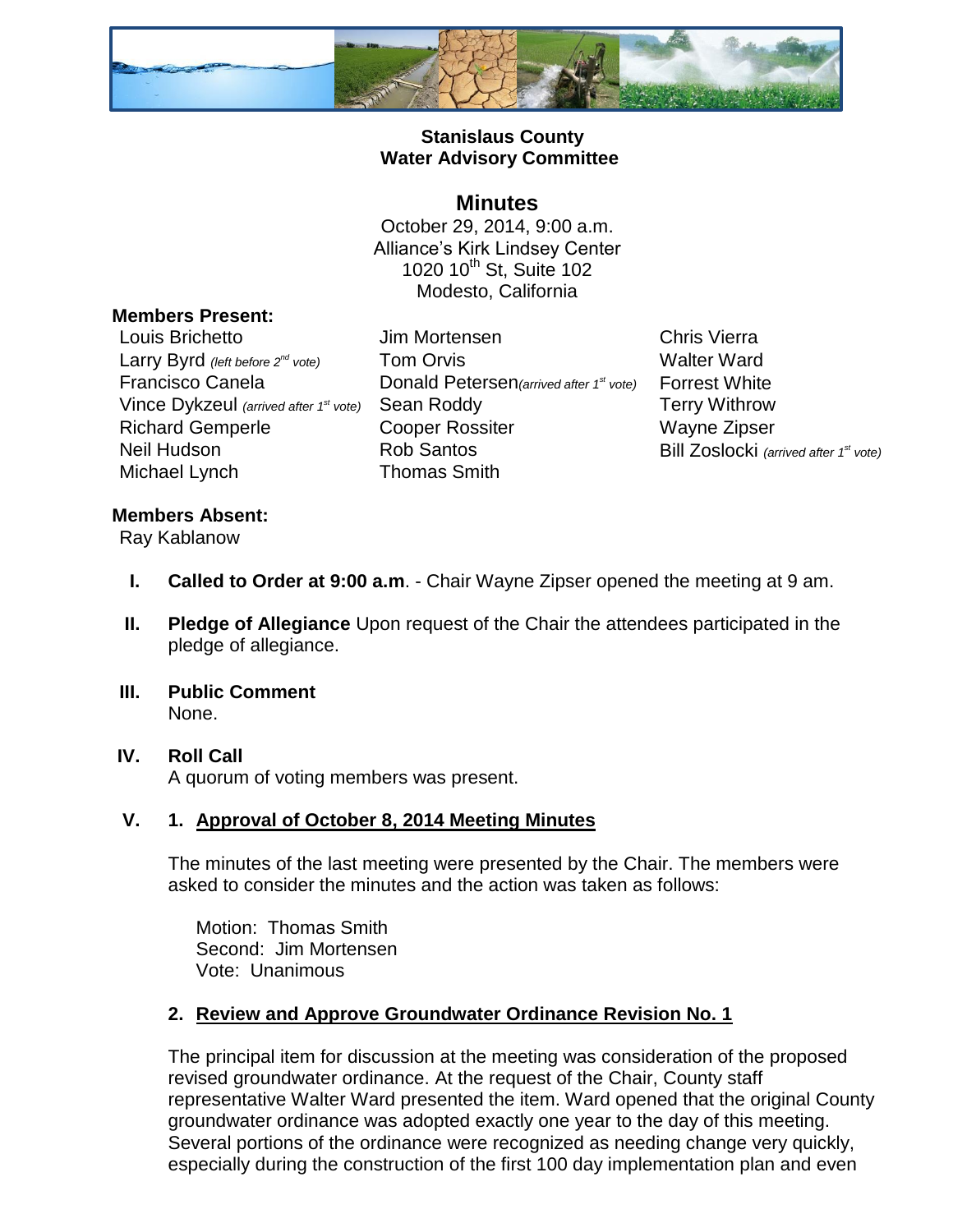further during the more recent second 100 days. The most significant reason for some of the changes was the State legislation that was signed by Governor Brown on September 16<sup>th</sup>. Since the County staff maintained a constant vigilance over the development of the new law, several elements that appeared were already considered and added to the early drafts of the updated ordinance. Concepts such as "groundwater sustainability" and new groundwater plans were influential in the development of the revisions. Since the new law was signed those elements were firmed up.

Ward used a PowerPoint to describe the changes to the draft ordinance that were not only influenced by the new law but discussed by the Advisory Committee or subjected to legal review and change by County Counsel. The main changes involved the concepts of "sustainability", "undesirable impacts" of groundwater extraction and a major addition of groundwater monitoring so as to obtain the data necessary for ongoing assessment of the conditions of the groundwater and the resulting analysis to determine whether current use was sustainable or not in the areas of jurisdiction of the County ordinance.

During the discussion the changes of most concern to some members of the Committee included an exemption for replacement wells, a broader definintion for the "de minimis" user and how CEQA requirements would be triggered by the ordinance. A lot of dicusssion and concerns were expressed regarding how the permit would only pertain certain groundwater users located in the unincorporated County lying outside the service area of an irrigation district and data monitoring and reporting requirements. Since the rules for the applicability were not part of the process, as yet, and it appeared the data requirements were substantial, several members proposed the new ordinance was not yet in a condition for Board approval.

Others on the committee believed the ordinance must move forward and be adopted so as to get the data necessary to determined the conditions and that further changes could be made to the ordinance if problems or flaws were found. The discussion went around both the committee and the public members in attendance. The public comments generally supported moving forward with the adoption by the Board.

Ultimately members of the committee called for the question as to whether or not to have the Board consider the revised ordinance. It was approved by a majority vote 10 – 6 in favor.

Numerous public comments were made during the discussion. Meeting notes pertaining to those comments are attached to these minutes.

The following was the summary of the motions and vote:

Motion: Jim Mortensen Second: Neil Hudson Vote: 10 Ayes, 6 Nays, Passed

## **3. Discuss and Recommend a Direction Regarding a Groundwater Moratorium**

\*Underlined items are Action Items subject to vote as described in the committee by-laws.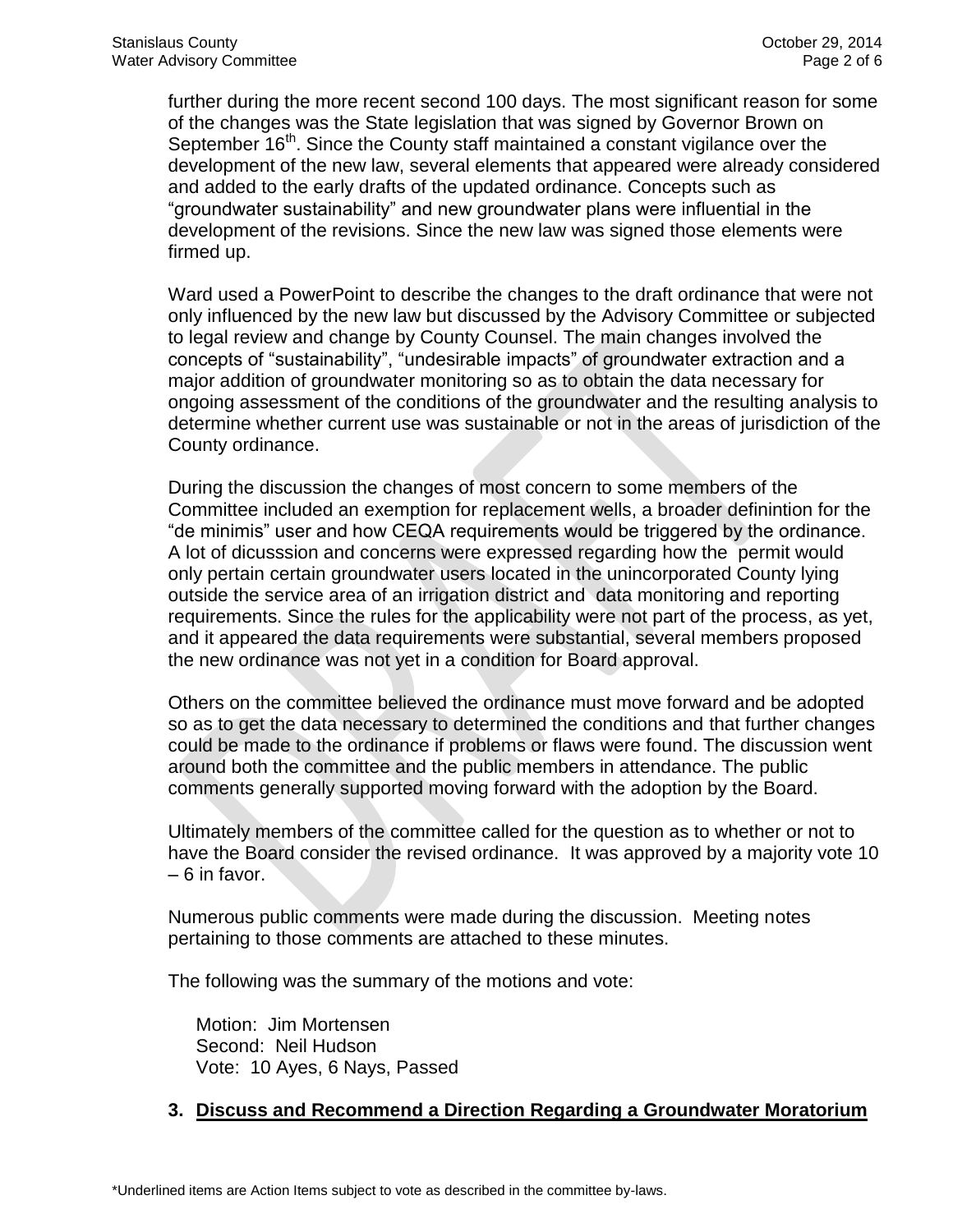After consideration of the revised ordinance staff and Board member Terry Withrow reminded the WAC that consideration of a moratorium on well drilling was still on the table and that the Board needed clear direction from the WAC on the necessity of such an action. The item was discussed by the Committee but very quickly the general consensus was that with the new ordinance much more information would be made available that could inform the County as to the necessity for a moratorium and that since such actions in other Counties had resulted in expensive litigation the Board would be best advised to postpone such an action.

Some comments were provided by the public concerning this topic and these are included as an attachment to these minutes.

A motion recommending the Board table any action on a moratorium was quickly made and adopted as follows:

Motion to Table: Jim Mortensen Second: Michael Lynch Vote: Unanimous

#### **VI. Meeting adjourned at 11:39**

#### **Next Meeting:**

Wednesday, November 19, 2014 at 9:00 a.m. Alliance's Kirk Lindsey Center 1020 10th St, Suite 102 Modesto, California

PREPARED BY:

ANETTE ARIAS, Administrative Secretary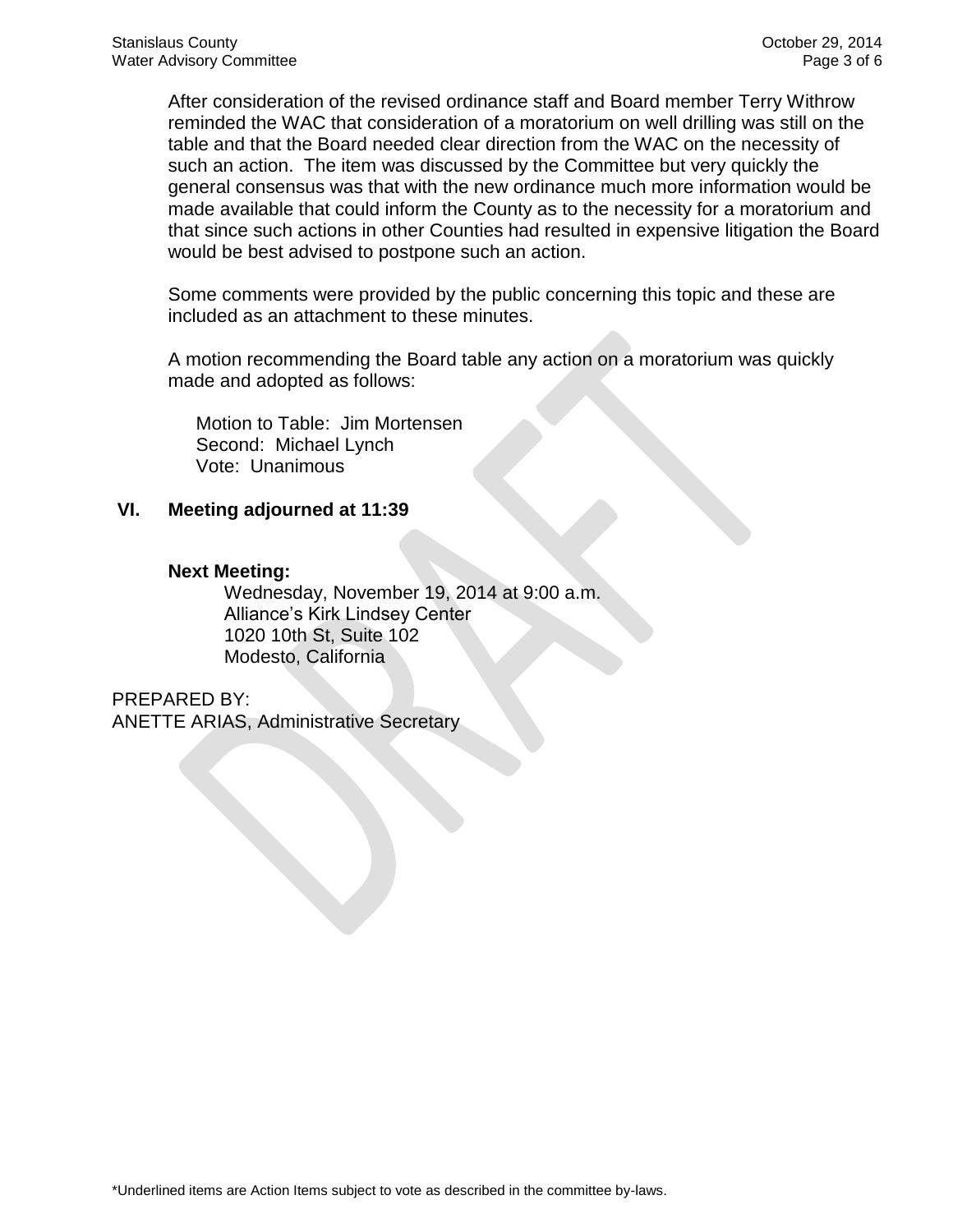# *Ordinance Comments:*

## *Brad Barker of Modesto:*

*Feels that everything should be transparent.*

#### *Emerson:*

*Wants clarification on the term, "All Persons."*

#### *Al Rossini of Eastside Water District:*

*Wants the County to coordinate all their efforts and formats of data collection with the surrounding counties.*

#### *Peter Drekmeier of Tuolumne River Trust:*

*Appreciates our efforts to move forward and feels all information collected should be available to the public. He is concerned about current activities will deplete our water resources. He wants the ordinance to pass.*

#### *Eric Caine:*

*Wants to know how the WAC will determine "sustainability."*

#### *Doug Ryerson of Modesto:*

*Stated that JPL and NASA satellites are watching the activity in the ground, so if we don't monitor the activity, those entities will intervene.*

#### *Emerson Drake:*

*Wants WAC to move forward.*

#### *Stacy Henderson, a lawyer in the Ripon/Salida area:*

*Pleased with the WAC's efforts and is for moving forward with the ordinance, but she is concerned the. Her biggest concern was that livestock should be added to the "de minimus*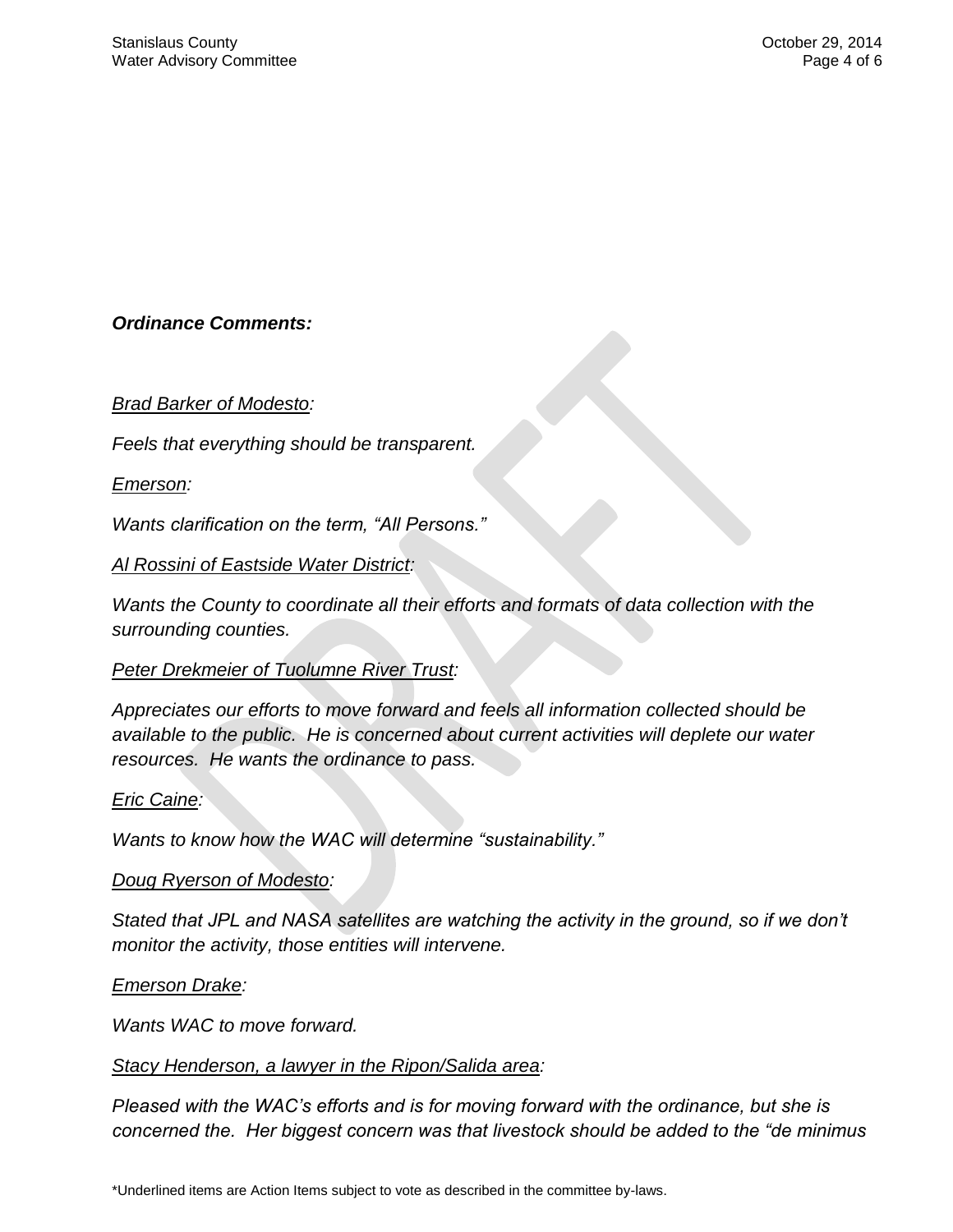*extractions" portion of the proposed ordinance. Her other concern is the need to establish criteria prior to implementation of the ordinance.*

## *Dave Nicholson of Modesto:*

*Concerned about the homes/ranchettes that need wells and suggests adding a surcharge to water usage to help the "small guys." He says it should be standard operating procedure to publicly disclose information. Freedom of Information Act will uncover it anyway.*

## *Noe Paramo from California Rural Legal Assistance:*

*Wants:* 

- *The definition of "Person" to make a distinction between one person and a corporation.*
- *Clarification on the definition of Groundwater Extraction*
- *Accountability and transparency of data we collect.*
- *Funding to facilitate the collection and study of data to have accurate reporting.*
- *Mitigation of groundwater laws*

#### *Audrey Hermanson of Modesto:*

*Believes the exemptions are unnecessary and has a problem with the "secrecy of data." She wants the WAC to move forward in such a way that protects the resources for all and for the future.*

#### *Moratorium Comments:*

#### *Randy Heinrich from West Modesto:*

*Believes that a moratorium will not solve our water problems, but will actually cause many people to rush in and apply for well permits just so they can have one in their pocket for later.*

*Sharon Getchil of Oakdale and Stanislaus Water Coalition:*

- She wants us to educate the public through data and criteria to show that we don't *need a moratorium.*
- *Fear, secrecy, unknown, and special interests impede creativity in solving problems. She believes that there are a lot of people with dry wells that have not applied for the grant, not because there isn't a need, but because they didn't qualify.*
- *She wants us to visually educate the districts the water pumping data.*
- *She wants us to hold a "town hall meeting" to publicly discuss these topics.*

#### *Peter Drekmeier:*

*Believes that the best way to get "out of a hole is to stop digging," and he encourages us to not make the problem worse.*

\*Underlined items are Action Items subject to vote as described in the committee by-laws.